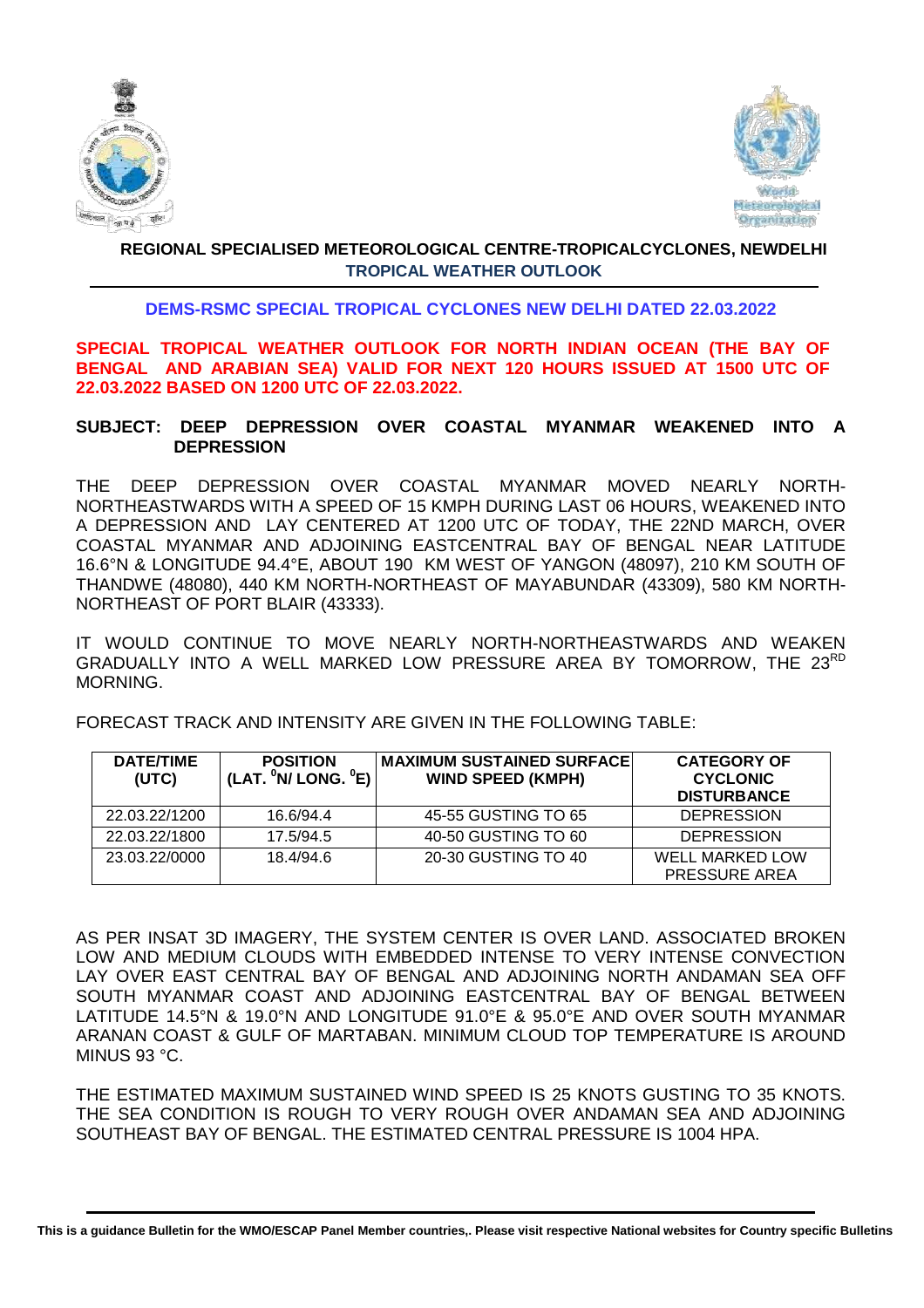#### **REMARKS**:

LOW LEVEL VORTICITY IN LAST 6 HOURS REMAINS AROUND 70-80 X10 $^6$  S $^1\,$  TO THE SOUTH OF SYSTEM CENTRE WITH VERTICAL EXTENSION UPTO 500 HPA LEVEL. LOW LEVEL CONVERGENCE IS 30X10<sup>-5</sup> S<sup>-1</sup> AROUND SYSTEM CENTRE. UPPER LEVEL DIVERGENCE IS AROUND 10 X10<sup>-5</sup> S<sup>-1</sup> AROUND SYSTEM CENTRE. VERTICAL WIND SHEAR IS MODERATE TO HIGH (15-20 KNOTS) AROUND THE SYSTEM CENTRE. THE SYSTEM IS EXPECTED TO TRACK NORTH-NORTHEASTWARDS ALONG THE PERIPHERY OF ANTICYCLONE LYING TO IT'S NORTHEAST OVER MYANMAR & ADJOINING THAILAND. UPPER TROPOSPHERIC RIDGE IS SEEN NEAR 19 $^0$ N.

> **(R. K. JENAMANI) SCIENTIST-F RSMC NEW DELHI**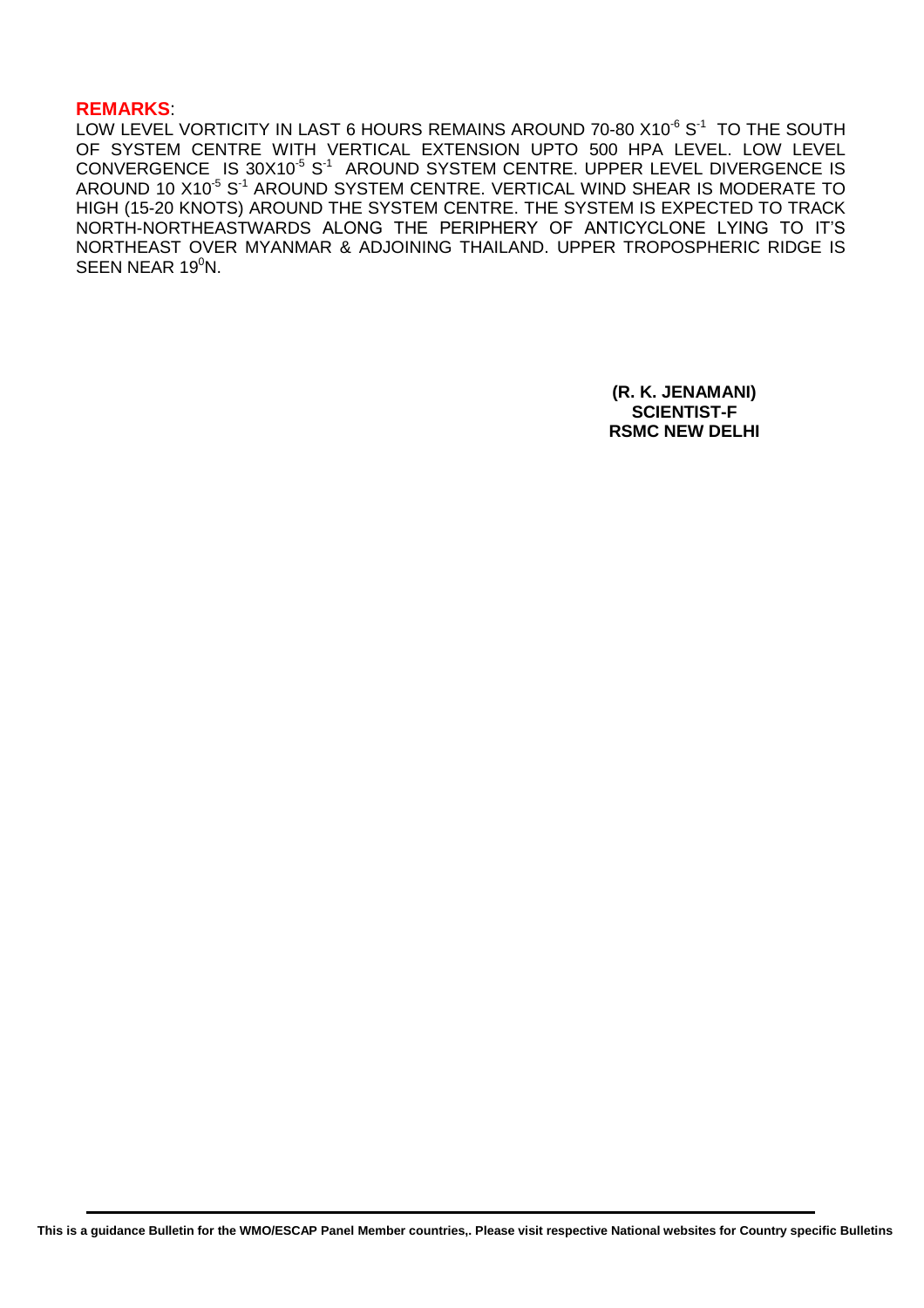**SAT: INSAT-3D IMG** IMG\_TIR1\_TEMP 10.8 um **L1C** Mercator

22-03-2022/(1330 to 1356) GMT 22-03-2022/(1900 to 1926) IST





**This is a guidance Bulletin for the WMO/ESCAP Panel Member countries,. Please visit respective National websites for Country specific Bulletins**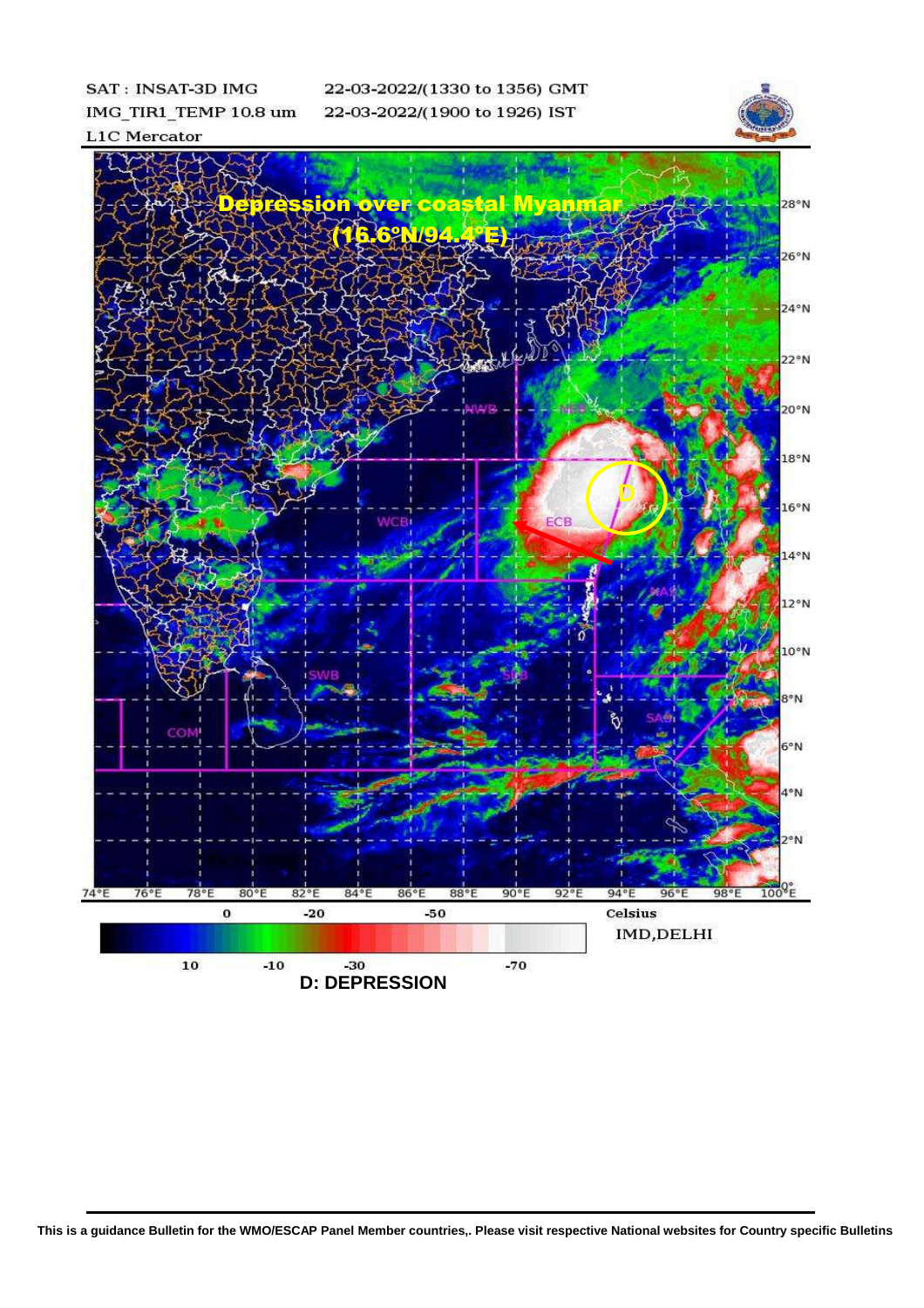

# **OBSERVED AND FORECAST TRACK ALONGWITH CONE OF UNCERTAINTY OF DEPRESSION OVER COASTAL MYANMAR BASED ON 1200 UTC OF 22nd MARCH 2022**



SSW:SOUTH-SOUTHWEST, SW:SOUTHWEST, WSW:WEST-SOUTHWEST, W:WEST, WNW:WEST-NORTHWEST, NW:NORTHWEST, NNW:NORTH-**NORTHWEST**